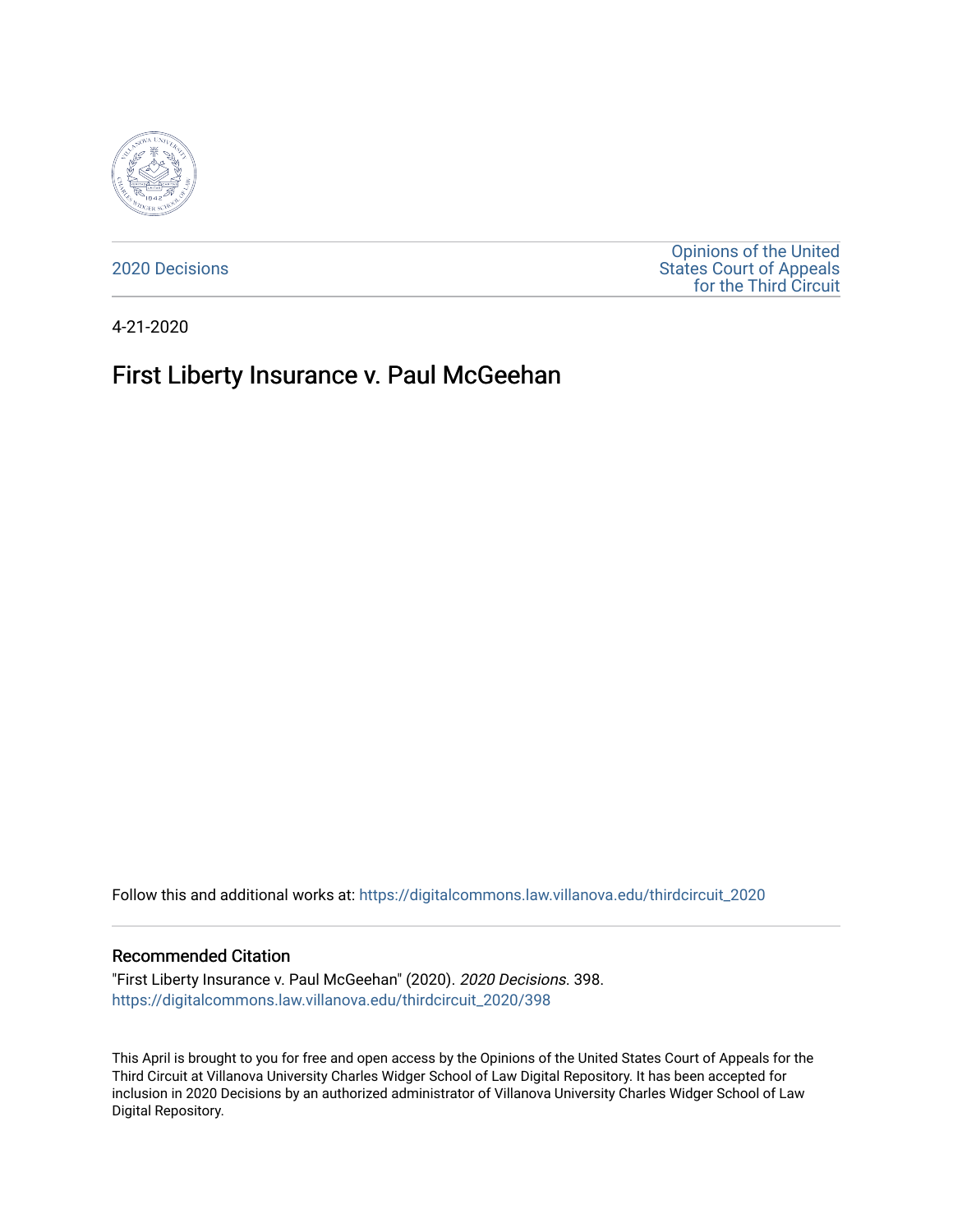## **NOT PRECEDENTIAL**

## UNITED STATES COURT OF APPEALS FOR THE THIRD CIRCUIT

\_\_\_\_\_\_\_\_\_\_\_\_\_\_

## No. 19-2012 \_\_\_\_\_\_\_\_\_\_\_\_\_\_

## THE FIRST LIBERTY INSURANCE CORPORATION

v.

PAUL MCGEEHAN; ROSANNE MCGEEHAN, HUSBAND AND WIFE; ADAM MCGEEHAN; LAURA MCGEEHAN, HUSBAND AND WIFE, Appellants

\_\_\_\_\_\_\_\_\_\_\_\_\_\_

On Appeal from the United States District Court for the Western District of Pennsylvania (D.C. No. 1-16-cv-00199) District Judge: Hon. Susan Paradise Baxter

Submitted Under Third Circuit L.A.R. 34.1(a) January 28, 2020

\_\_\_\_\_\_\_\_\_\_\_\_\_\_

\_\_\_\_\_\_\_\_\_\_\_\_\_\_

Before: CHAGARES, RESTREPO and BIBAS, *Circuit Judges*.

(Filed: April 21, 2020) \_\_\_\_\_\_\_\_\_\_\_\_\_\_

# OPINION \_\_\_\_\_\_\_\_\_\_\_\_\_\_

RESTREPO, *Circuit Judge*.

This disposition is not an opinion of the full Court and pursuant to I.O.P. 5.7 does not constitute binding precedent.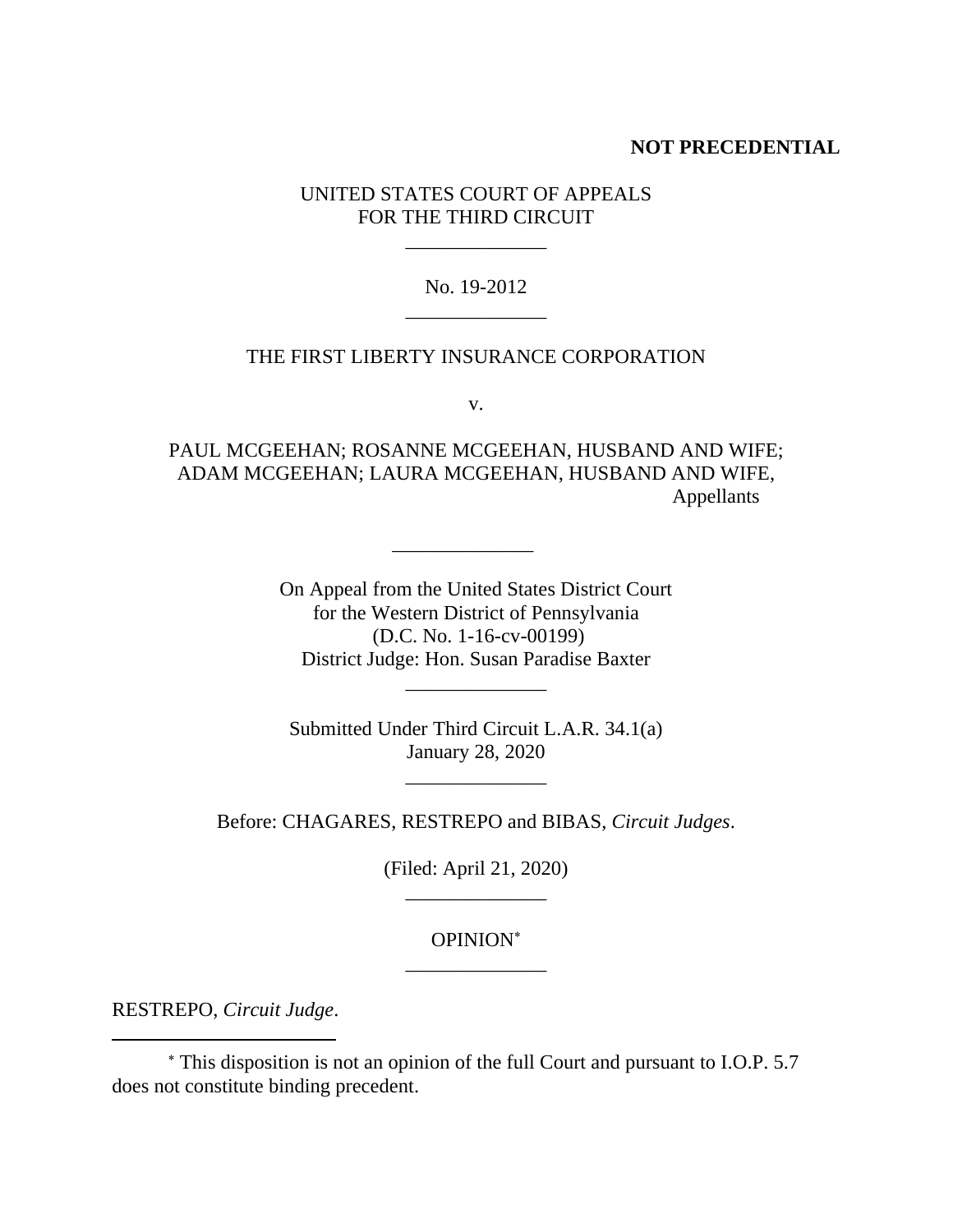In November 2013, husband and wife Adam and Laura McGeehan were injured in a car accident, in a vehicle covered by Adam's parents' insurance. The McGeehans claim that First Liberty Insurance Corporation owes them additional coverage for their injuries pursuant to their automobile insurance policies. The McGeehans appeal the District Court's order granting summary judgment in favor of First Liberty. We will affirm the District Court's order.

### **I**

On a Thanksgiving weekend visit to Erie, Pennsylvania in 2013, Adam and Laura McGeehan were injured in an automobile accident. The accident occurred blocks away from Adam's parents' house, where he and Laura were staying. At the time, Adam and Laura lived together in Virginia and both worked there as teachers. A few days prior, they had driven from Virginia to Erie in a 2004 Chevrolet Trailblazer, the vehicle involved in the accident, which was covered by Adam's parents' insurance policy. Adam's parents, Paul and Rosanne McGeehan, had two insurance policies with First Liberty—a "Four-Vehicle Policy" and a "Lincoln Navigator Policy" (the Policies). App. 156, ¶ 2–3. The Trailblazer was listed on the Four-Vehicle Policy, which included Adam as a driver.

The Four-Vehicle Policy includes an "Underinsured Motorists Coverage-Pennsylvania (Stacked) Endorsement" (UIM Endorsement). App. 526, ¶ 9. This provision provides "stacked" coverage, whereby the \$300,000 limit per vehicle can be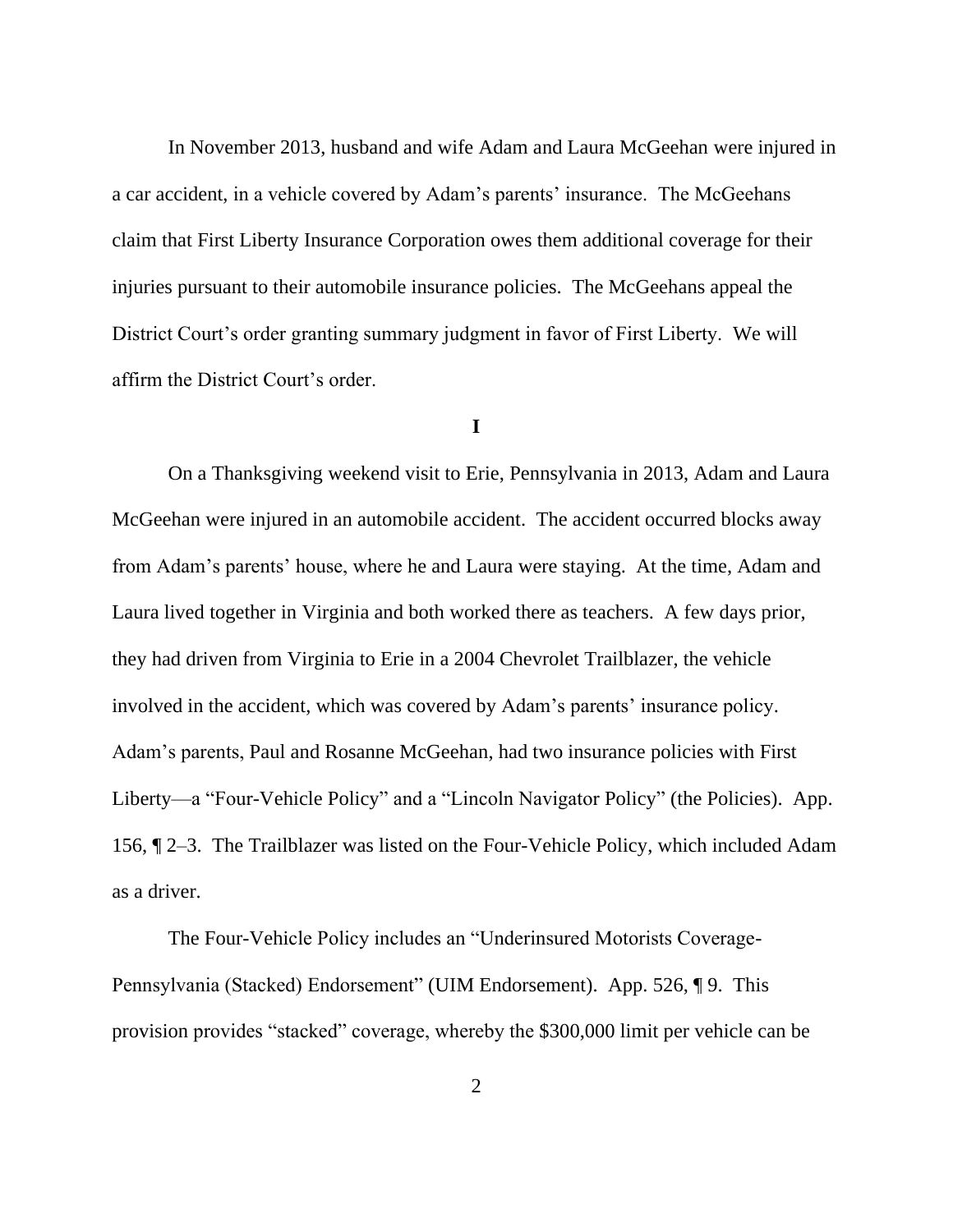multiplied by up to four—because the policy covers four vehicles—providing up to \$1.2 million in potential coverage for injuries sustained in an accident. First Liberty paid Adam and Laura the \$300,000 bodily injury limit for the Trailblazer but refused to apply stacked coverage. It also rejected their claim under the Lincoln Navigator Policy's UIM Endorsement, which provides \$300,000 in coverage.

First Liberty denied both stacked coverage under the Four-Vehicle Policy and coverage under the Lincoln Navigator Policy based on its determination that Adam and Laura were not "family members" of Paul and Rosanne, a designation required for the disputed coverage. The parties' dispute over whether Adam and Laura were "family members," as defined by the Policies, is the issue on appeal.

On August 2, 2016, First Liberty initiated a declaratory judgment action in the District Court for the Western District of Pennsylvania, asking the court to determine its responsibilities under the two Policies. The McGeehans counterclaimed for the disputed insurance proceeds. The parties filed cross-motions for summary judgment, and the District Court granted First Liberty's motion for summary judgment and denied the McGeehans' motion for partial summary judgment. The Court found that Adam and Laura were not "family members" of Paul and Rosanne. The McGeehans timely appealed.

3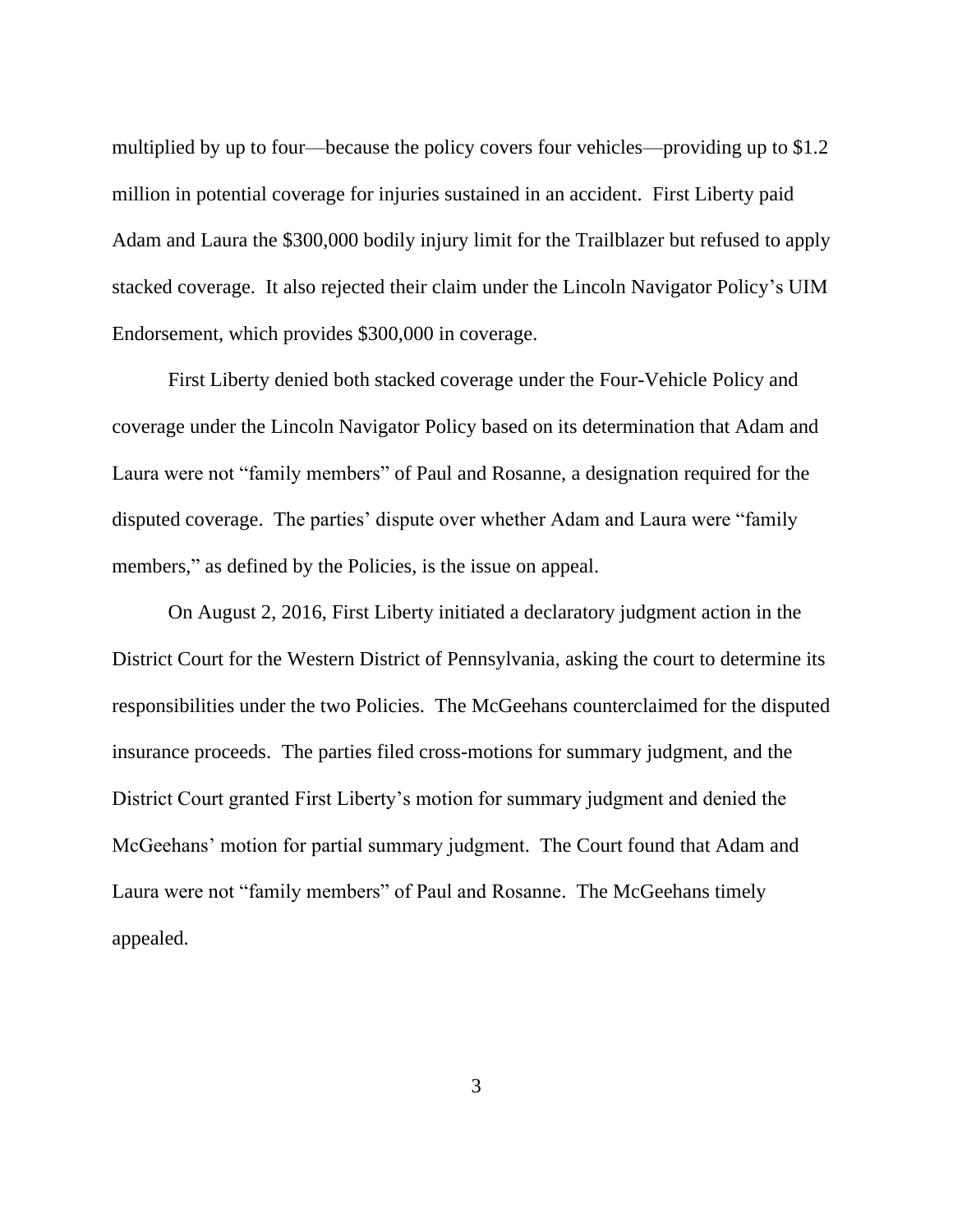**II**

The District Court had jurisdiction pursuant to 28 U.S.C. § 1332(a), and we exercise jurisdiction pursuant to 28 U.S.C. § 1291. We review a district court's grant of summary judgment and its legal interpretation of contractual language de novo. *Viera v. Life Ins. Co. of N. Am.*, 642 F.3d 407, 418 (3d Cir. 2011). We apply the same summary judgment standard as the District Court and will affirm summary judgment where, viewing the facts in the light most favorable to the nonmoving party, there is "no genuine dispute as to any material fact and the movant is entitled to judgment as a matter of law." Fed. R. Civ. P. 56(a). A dispute is "genuine" if "a reasonable jury could return a verdict for the nonmoving party." *Anderson v. Liberty Lobby, Inc.*, 477 U.S. 242, 248 (1986). A fact is "material" if it "might affect the outcome of the suit under the governing law." *Id.* The parties agree that Pennsylvania law governs our analysis of the Policies' language.

This case turns on whether Adam and Laura are "family members" of Paul and Rosanne, as defined by the Policies. If Adam and Laura qualify as "family members," First Liberty would owe them stacked benefits under the Four-Vehicle Policy and coverage for bodily injury under the Lincoln Navigator Policy. Both Policies contain identical language limiting liability for bodily injury resulting from one accident:

> If "bodily injury" is sustained in an accident by you or any "family member", our maximum limit of liability for all damages in any such accident is the sum of the limits of liability for Underinsured Motorists Coverage shown in the Schedule or in the Declarations applicable to each vehicle. Subject to the maximum limit of liability for all damages, the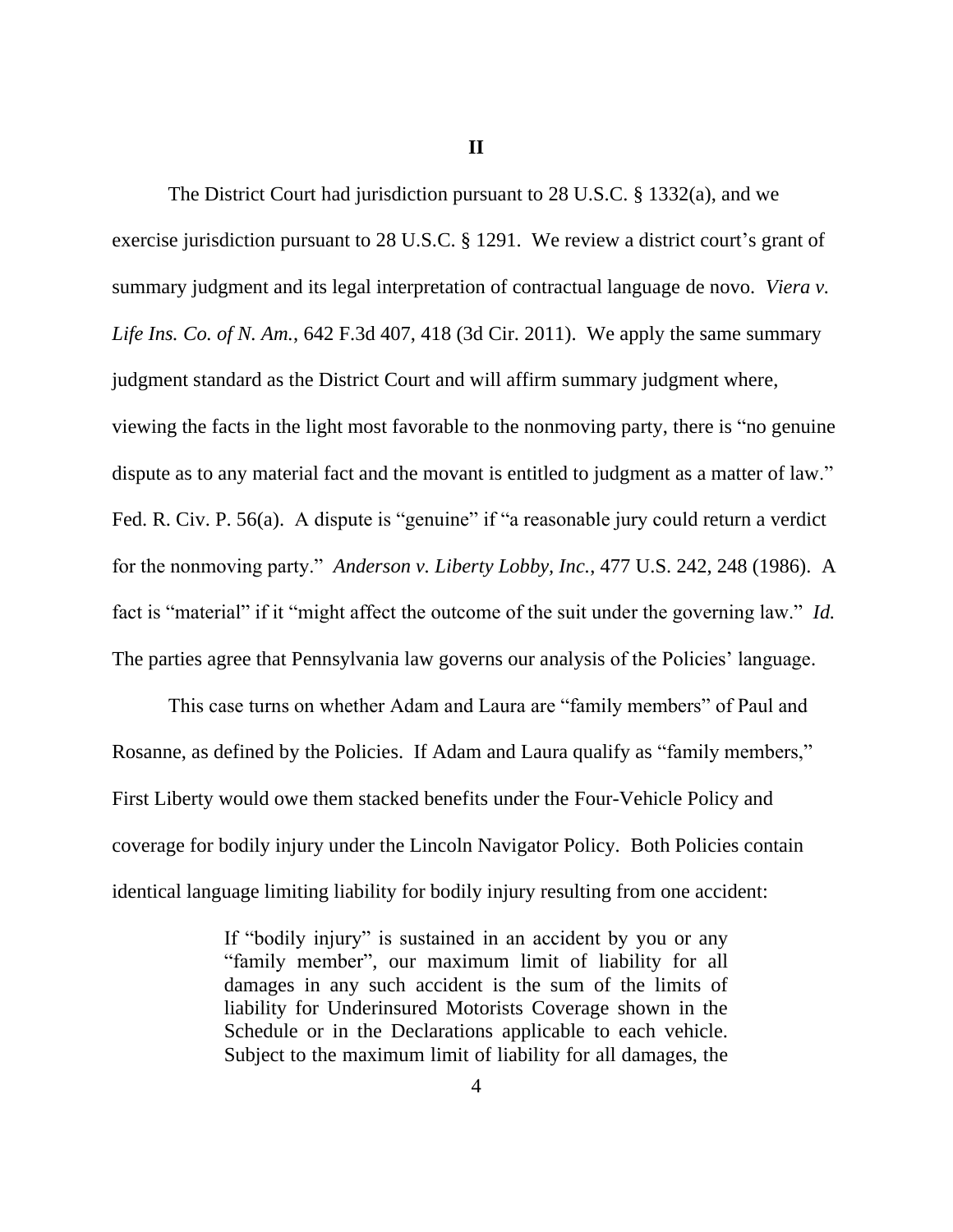most we will pay for **"bodily injury" sustained by an "insured" other than you or any "family member"** is the limit of liability shown in the Schedule or in the Declarations applicable to the vehicle the "insured" was "occupying" at the time of the accident.

App. 54 (Four-Vehicle Policy) (emphasis added), 103 (Lincoln Navigator Policy) (same). Both Policies define "family member" as "a person related to you by blood, marriage or adoption who is a resident of your household." App. 35 (Four-Vehicle Policy), 81 (Lincoln Navigator Policy).

## **A**

First Liberty claims that Adam and Laura do not qualify as "family members" because they do not reside with Paul and Rosanne. The McGeehans counter that the Policies' definition of "family member" is ambiguous based on its use and omission of commas. And their preferred interpretation is that relatives through "blood" or "marriage" automatically qualify as family members, regardless of where they live, while those related through "adoption" are only covered if they reside in the policyholders' household.<sup>1</sup>

<sup>&</sup>lt;sup>1</sup> The McGeehans also argue that First Liberty failed to include "facts regarding the issue of Adam and Laura McGeehan's residency" in its "Concise Statement of Material Facts" before the District Court, in violation of the Western District of Pennsylvania's Local Rule 56(b)(1). Appellants' Br. 25. But because First Liberty filed a Concise Statement of Material Facts, and this rule does not require perfection in this regard, we do not find relief warranted on this basis. *See United States v. Eleven Vehicles, Their Equip. & Accessories*, 200 F.3d 203, 215 (3d Cir. 2000) (holding that district courts have discretion to "waive a requirement of its local rules in appropriate circumstances").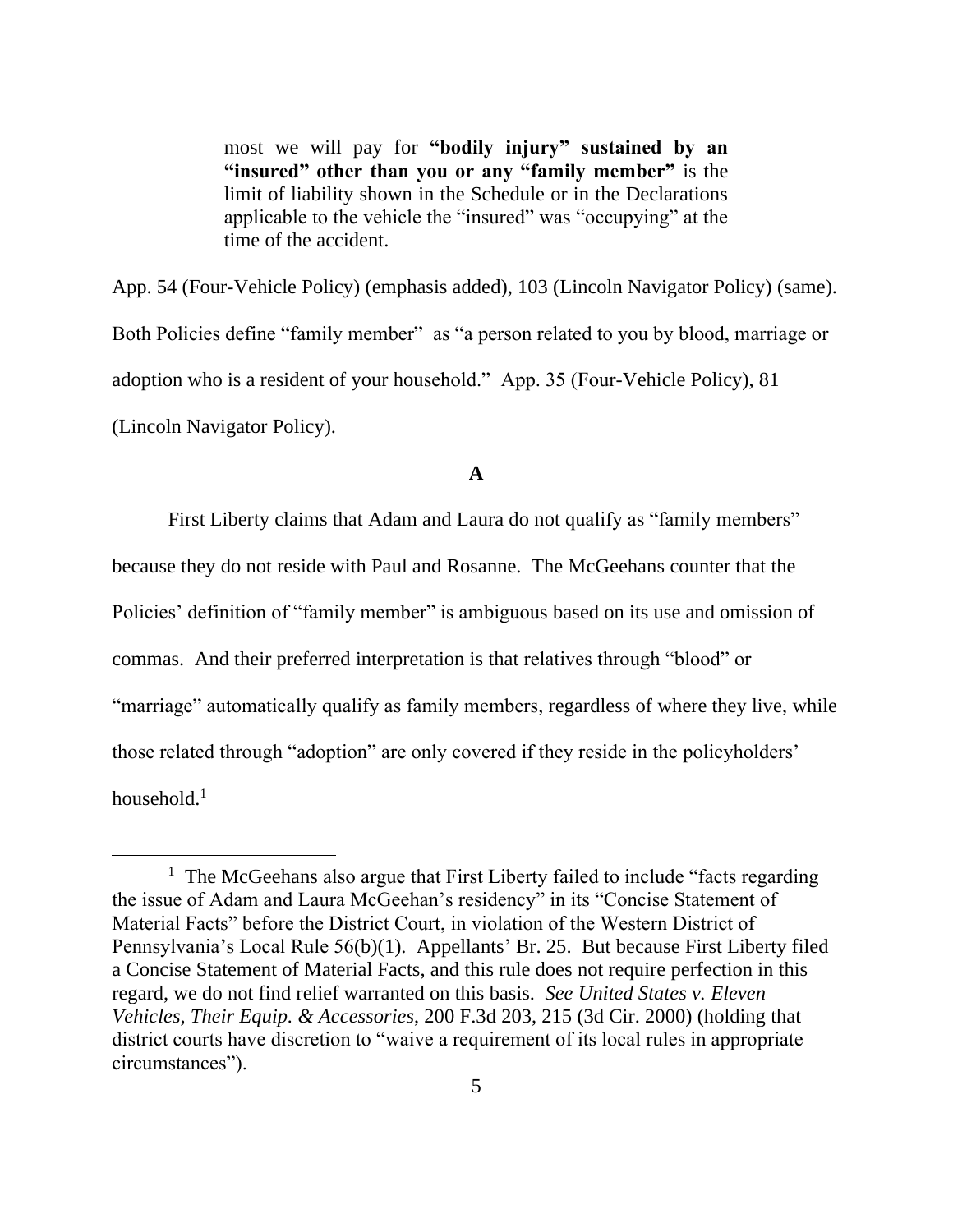"Under Pennsylvania law, an insurance contract is ambiguous where it: '(1) is reasonably susceptible to different constructions, (2) is obscure in meaning through indefiniteness of expression, or (3) has a double meaning.'" *Viera*, 642 F.3d at 419 (quoting *Lawson v. Fortis Ins. Co.*, 301 F.3d 159, 163 (3d Cir. 2002)). "Straightforward language in an insurance policy should be given its natural meaning." *Lawson*, 301 F.3d at 162. Parties' disagreement on the proper construction of a provision does not render it ambiguous. *Trombetta v. Raymond James Fin. Servs., Inc.*, 907 A.2d 550, 562 (Pa. Super. Ct. 2006). Whether a contract is ambiguous is a question of law for the court to decide. *Id.* at 561–62; *Thomas Rigging & Constr. Co., Inc. v. Contraves, Inc.*, 798 A.2d 753, 755 (Pa. Super. Ct. 2002). We agree with the District Court's well-reasoned conclusion that the Policies' definition of "family member" is not ambiguous and requires that an insured individual, however related to the policyholders, reside in the policyholders' household.

First, we reject the McGeehans' argument that the "last antecedent rule" confirms the definition's ambiguity and supports their reading of it. "Th[is] rule provides 'that qualifying words, phrases, and clauses are to be applied to the words or phrase immediately preceding and not to others more remote.'" *Viera*, 642 F.3d at 418 (quoting *Stepnowski v. Comm'r of Internal Revenue*, 456 F.3d 320, 324 (3d Cir. 2006)). This rule, however, is "not an absolute and can assuredly be overcome by other indicia of meaning." *J.C. Penney Life Ins. Co. v. Pilosi*, 393 F.3d 356, 365 (3d Cir. 2004) (quoting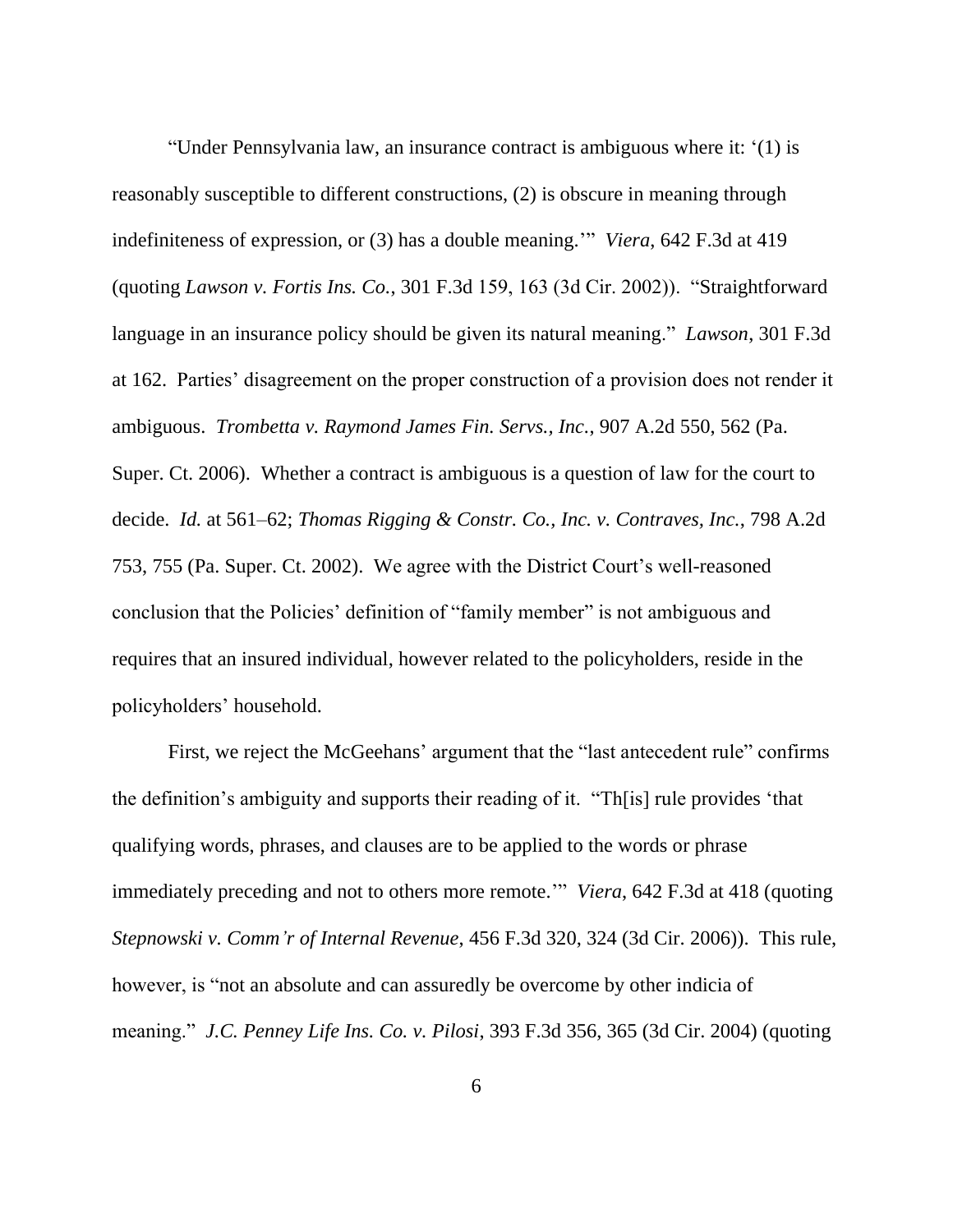*Barnhart v. Thomas*, 540 U.S. 20, 26 (2003)). And "[w]here the meaning of the contract language is clear, the last-antecedent rule should not be used to create ambiguity." *Viera*, 642 F.3d at 419. When the words of the modifying phrase apply "as much to the first and other words as to the last," the language plainly applies to all elements of the series. *Midboe v. State Farm Mut. Auto. Ins. Co.*, 433 A.2d 1342, 1347 (Pa. 1981) (quoting *Commonwealth v. Rosenbloom Fin. Corp.*, 325 A.2d 907, 909 (Pa. 1974)).

As First Liberty points out, "[t]he clause 'who is a resident of your household' references the word 'person,' which in turn denominates a '[f]amily member.'" Appellee's Br. 26. Therefore, "who is a resident of your household" most naturally and unambiguously applies to all relations in the series. In other words, as First Liberty rightly frames the analysis, the modifying phrase, "who is a resident of your household" cannot grammatically only modify the last antecedent, "adoption." Appellee's Br. 26. We thus "refrain from torturing the language of a policy to create ambiguities where none exist." *Pilosi*, 393 F.3d at 363 (quoting *McMillan v. State Mut. Life Assur. Co. of Am.*, 922 F.2d 1073, 1075 (3d Cir. 1990)).

We agree with the District Court that even assuming the McGeehans are correct that placing a comma after "marriage" and before "or adoption" and another comma after "adoption" and before "who is a resident" would clarify the definition's meaning—"it does not necessarily follow that the language as presently written is ambiguous as a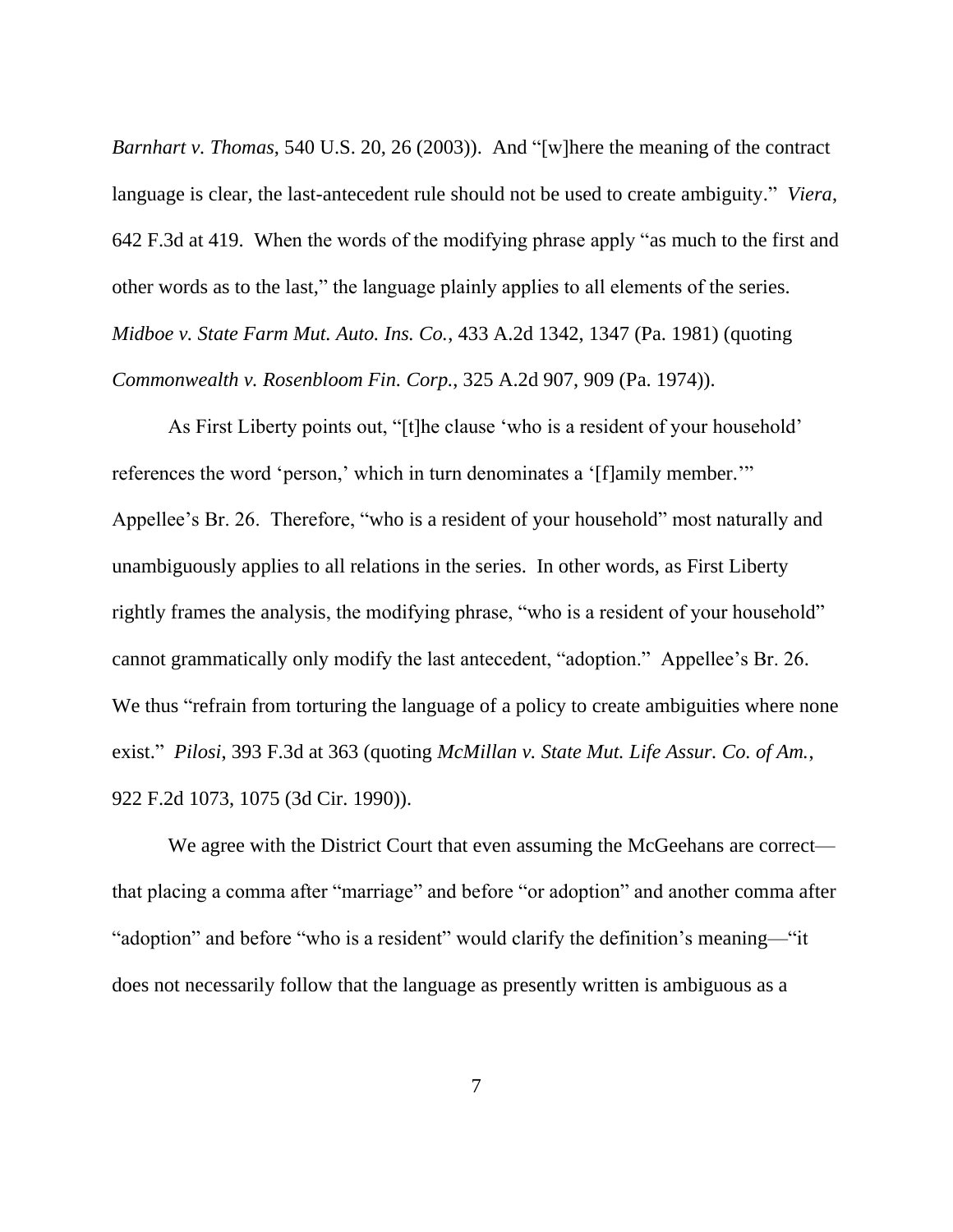matter of law." *First Liberty Ins. Corp. v. McGeehan*, 381 F. Supp. 3d 478, 483 (W.D. Pa. 2019).

We also reject the McGeehan's "plausible rationale" for their interpretation—that "[r]equiring adopted family members to also reside in the insured's household provides insurance carriers with an additional safeguard against potential exploitation of the otherwise laudable adoption process, aimed solely to provide coverage to an individual who might otherwise have no coverage, irrespective of any real closeness in relationship." Appellants' Br. 20. As noted by the District Court, "[i]t seems unlikely . . . that individuals will undertake the time-consuming and costly process of legal adoption – along with all of the potential ensuing expenses and responsibilities related to legal guardianship – merely for the hypothetical benefit of expanding the adoptee's access to insurance benefits." *McGeehan*, 381 F. Supp. 3d at 485. We also agree with the District Court's analysis and conclusion that the McGeehans' expert testimony is inadmissible under Federal Rule of Evidence 702 because "questions of ambiguity or contractual meaning . . . are questions of law for th[e] Court to resolve." *Id.*

We thus will affirm the District Court's holding that the Policies' definition of "family member" is unambiguous and that all categories of people it describes must be residents of the policyholders' household.

**B**

Next, we must determine whether Adam and Laura were "residents" of Paul and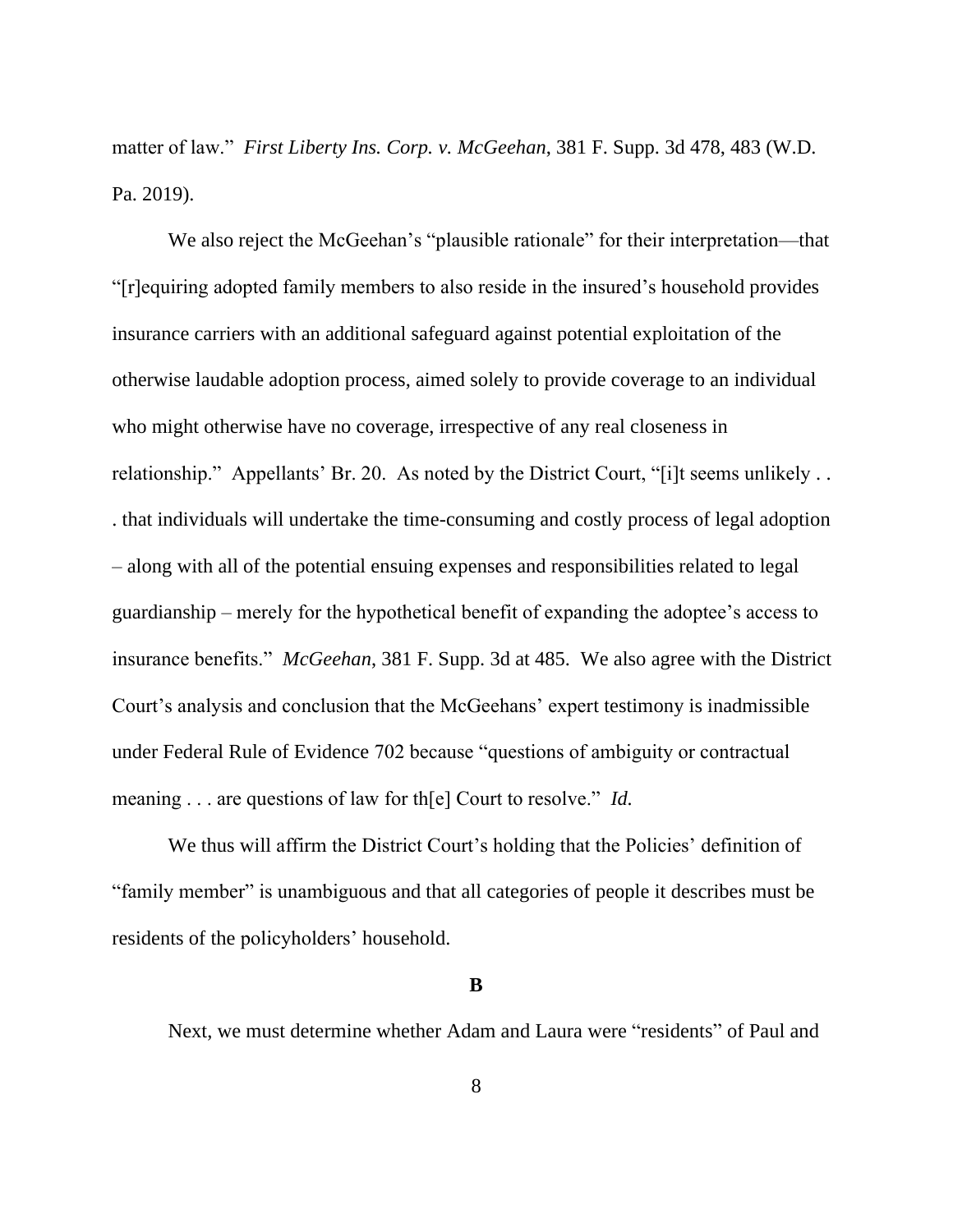Rosanne's household and thus "family members." The Policies do not define a "resident," so we must look to Pennsylvania common law. In *Amica Mutual Insurance Co. v. Donegal Mutual Insurance Co.*, the Pennsylvania Superior Court interpreted the word "resident" in a materially identical auto insurance provision. 545 A.2d 343, 344 n.1 (Pa. Super. Ct. 1988) ("'[F]amily member' means a person related to you by blood, marriage or adoption who is a resident of your household. This includes a ward or foster child." (quoting auto insurance policy)). In that case, the driver was a child of divorced parents, and the insurance policy belonged to her father. *Id.* at 345. During the relevant time period, she lived primarily with her mother, and her visits to her father's house were "sporadic." *Id.* She nonetheless kept "a closet or two full of clothes at her father's house, approximately forty pairs of shoes, books, cosmetics, stuffed animals, tennis equipment, and a pet rabbit," and she received mail there. *Id.* In prior years, she had spent more time at her father's house, and she planned to live with him during the upcoming summer, before starting college. *Id.*

The Superior Court interpreted "family member" to include only those "who actually reside in the household of the insured." *Id.* at 346. It found that the child's belongings were at her father's house "for convenience and did not evidence that she physically lived there." *Id.* The court held that "as a matter of physical fact," the driver resided at her mother's house at the time of the accident. *Id.*; *cf. Krager v. Foremost Ins. Co.*, 450 A.2d 736, 737 (Pa. Super. Ct. 1982) (finding residency established under an